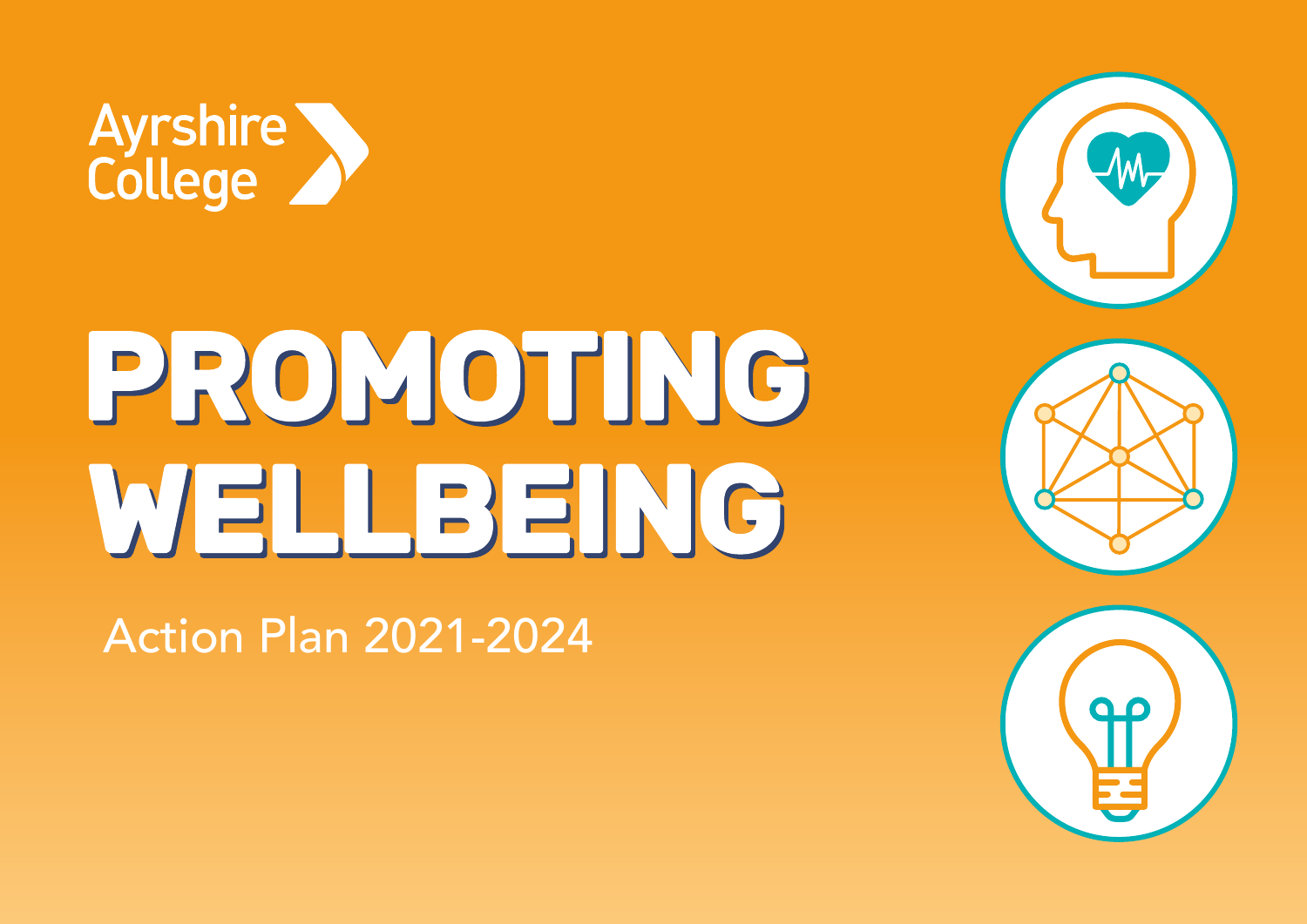



# **Ayrshire College – Promoting Wellbeing Action Plan 2021-2024**

### **Introduction**

The Promoting Wellbeing Group was established to promote the positive wellbeing of staff and students at Ayrshire College by providing leadership on the development, implementation and review of the College's Promoting Wellbeing Action Plan. Ayrshire College's Promoting Wellbeing Action Plan 2021-24 builds on the progress made throughout the reporting period 2018-21. The Action Plan outlines the College's ongoing commitment to supporting the positive wellbeing of all students and staff. The Action Plan represents a whole-college approach, recognising that promoting positive wellbeing and tackling stigma around mental health is the responsibility of us all.

The increasingly known impact of mental health and wellbeing on individual experience requires a proactive, ambitious but achievable response. The Promoting Wellbeing Group believes this action plan will deliver these aims for the College community. It provides clear, focused actions and seeks to support the College to deliver fully on its vision, mission and strategic goals.

The aims outlined in the Promoting Wellbeing Action Plan reflect the College's key strategic objectives, which are detailed in the Statement of Ambition 2030, the Refresh and Renew Plan 2021-24 and the Equality Outcomes 2021-25.

The College has a positive and productive relationship with NHS Ayrshire and Arran and it was felt important to use their Mental Health and Wellbeing Strategy 2015-27 and associated Action Plans as a guide to developing the College's Promoting Wellbeing Action Plan 2021-24. In particular, the Promoting Wellbeing Group used two of the six identified areas considered necessary for positive mental health and wellbeing as a framework.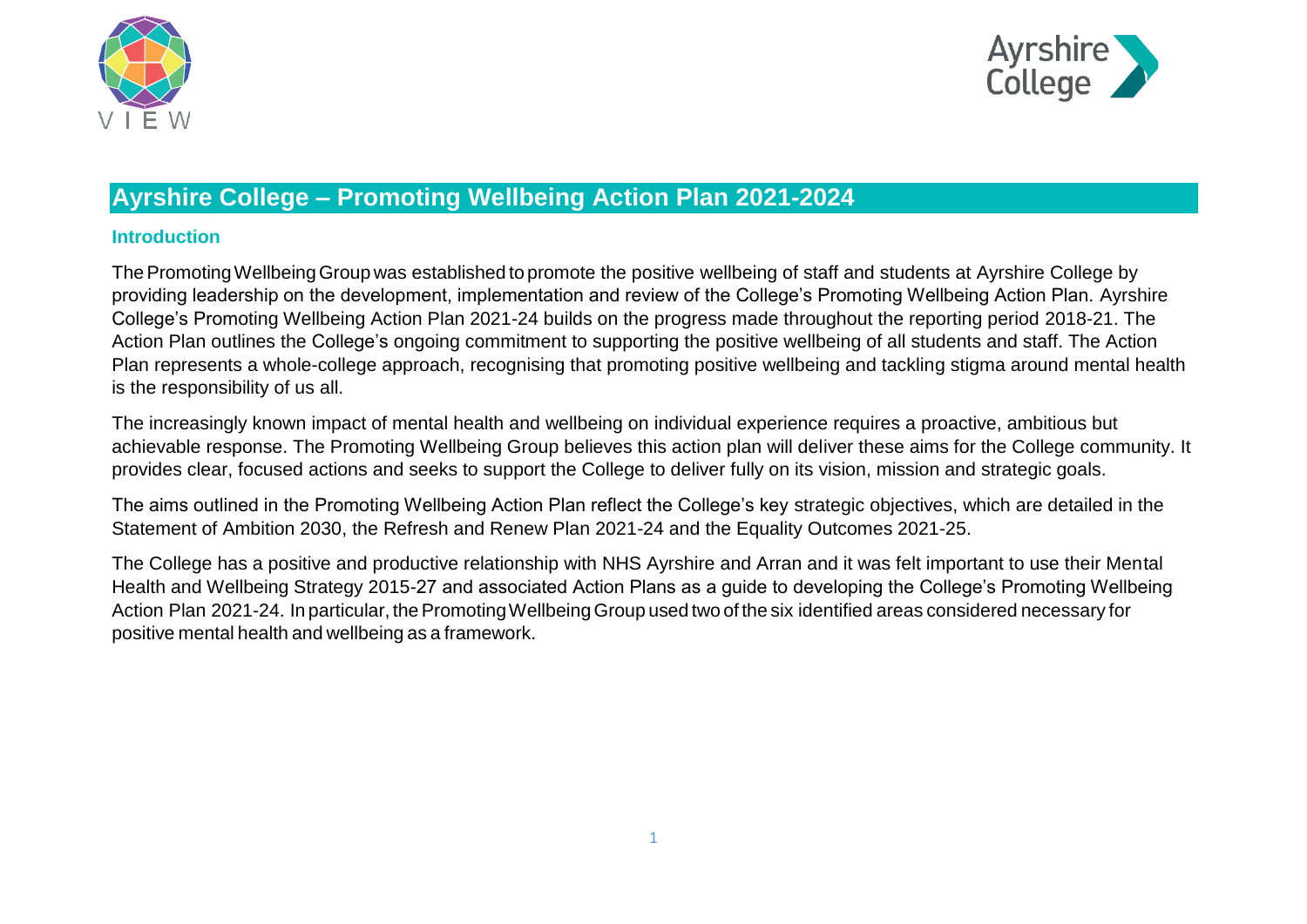



### **Outcome 1: Promote positive wellbeing within the College**

### **Outcome 2: Develop and sustain resources within the College**

## **Outcome 3: Work with internal and external partners to support student and staff recovery from the Covid-19 pandemic**

|   |                                                                                                                                                                                                                                                                                    |                                                      |                  |                                                                                                                                                                                                                                                                                                                        | <b>Outcome</b>   | <b>COEP</b>      |
|---|------------------------------------------------------------------------------------------------------------------------------------------------------------------------------------------------------------------------------------------------------------------------------------|------------------------------------------------------|------------------|------------------------------------------------------------------------------------------------------------------------------------------------------------------------------------------------------------------------------------------------------------------------------------------------------------------------|------------------|------------------|
|   | <b>Key Action(s)</b>                                                                                                                                                                                                                                                               | <b>Responsible</b>                                   | <b>Timescale</b> | <b>Impact</b>                                                                                                                                                                                                                                                                                                          | <b>Reference</b> | <b>Reference</b> |
|   | Develop and promote<br>activities and resources<br>including the Wellbeing Hub,<br>workshops and monthly<br>wellbeing updates to raise<br>awareness of mental health<br>and wellbeing amongst all<br>students, with a particular<br>focus on male students and<br>priority groups. | <b>MHLO</b><br>MН<br>Champions<br><b>SS Advisors</b> | June 2024        | Students report an increased awareness<br>of mental health and wellbeing resources<br>and activities to support wellbeing.<br>An increased number of students access<br>online resources.<br>The number of male students accessing<br>resources and support for mental health is<br>increased.<br><b>Improved KPIs</b> |                  | SO1, SO6         |
| 2 | Conduct annual wellbeing<br>survey for students                                                                                                                                                                                                                                    | Promoting<br>Wellbeing<br>Group (PWG)                | <b>June 2023</b> | College has a clearer understanding of<br>factors affecting student wellbeing.<br>College is able to measure the impact of<br>the Promoting Wellbeing Action Plan from<br>a student perspective.                                                                                                                       | 1                | SO1, SO6         |
| 3 | Promote staff benefits,<br>initiatives, local events and<br>encourage staff to use self-<br>help resources including the<br>College's Employee<br>Assistance Programme to<br>support wellbeing through<br>email updates, the Wellbeing                                             | <b>HSW Team</b>                                      | <b>June 2024</b> | An increased number of staff members<br>engage with initiatives and self-help<br>resources.                                                                                                                                                                                                                            | 1, 2             | SO <sub>6</sub>  |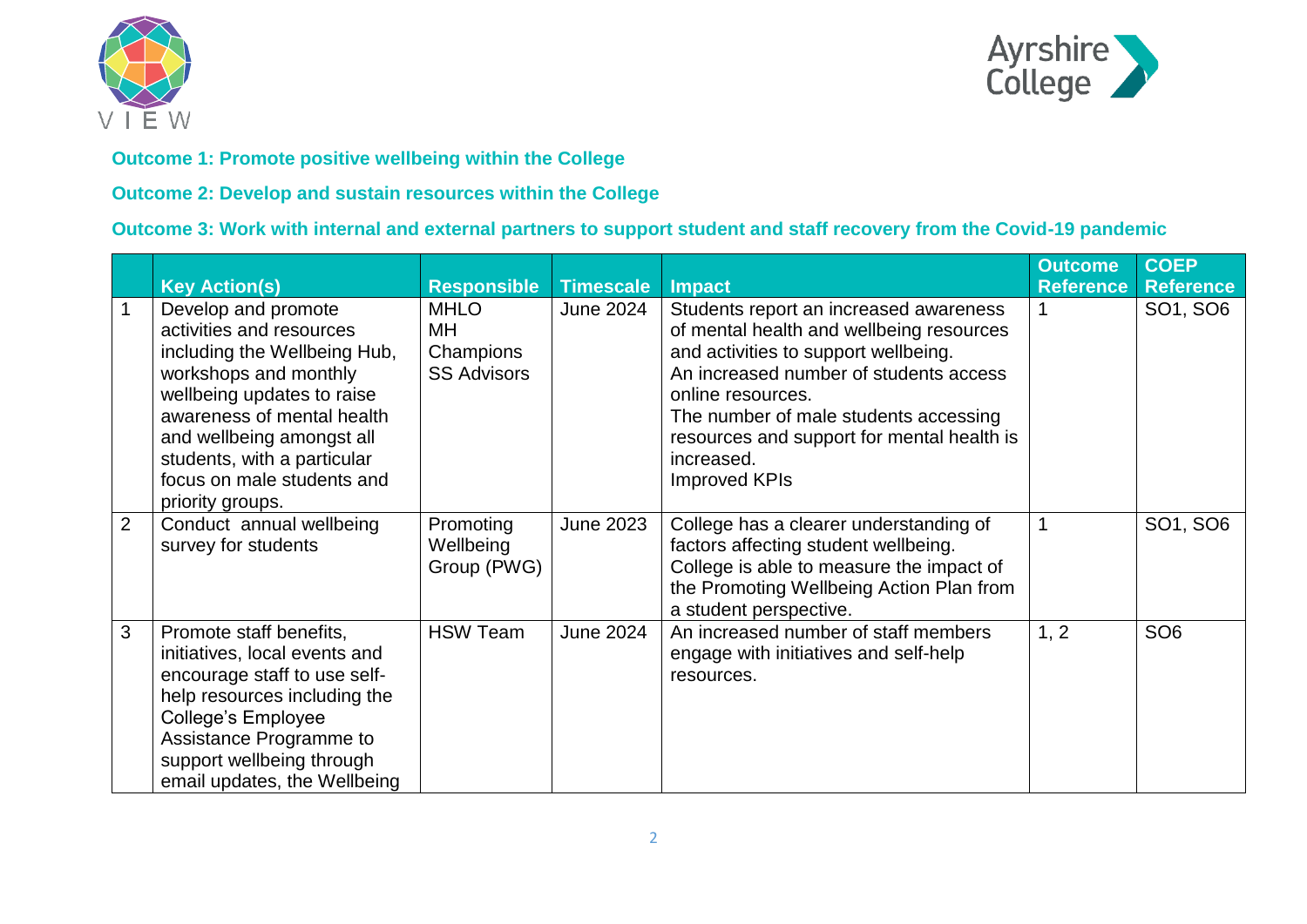



|   | v v<br><b>Key Action(s)</b>                                                                                                                                                                      | <b>Responsible</b>                                       | <b>Timescale</b> | <b>Impact</b>                                                                                                                                                                                                                           | <b>Outcome</b><br><b>Reference</b> | <b>COEP</b><br><b>Reference</b> |
|---|--------------------------------------------------------------------------------------------------------------------------------------------------------------------------------------------------|----------------------------------------------------------|------------------|-----------------------------------------------------------------------------------------------------------------------------------------------------------------------------------------------------------------------------------------|------------------------------------|---------------------------------|
|   | App and the Stay Connected<br>newsletter                                                                                                                                                         |                                                          |                  |                                                                                                                                                                                                                                         |                                    |                                 |
| 4 | Plan and deliver an annual<br>staff wellbeing event.                                                                                                                                             | <b>HSW Team</b>                                          | <b>June 2024</b> | All staff members who participate report<br>improved positive wellbeing.                                                                                                                                                                | $\mathbf 1$                        | SO <sub>6</sub>                 |
| 5 | Explore the opportunity to<br>embed wellbeing funding<br>within team budgets and<br>support staff teams to make<br>use of allocated budgets to<br>plan and deliver team<br>wellbeing activities. | <b>HSW Team</b><br><b>PWG</b>                            | <b>June 2024</b> | Teams report greater ownership of<br>wellbeing activities and improved staff<br>wellbeing.                                                                                                                                              | 1                                  | SO <sub>6</sub>                 |
| 6 | Plan, deliver and evaluate at<br>least three College wide<br>promotional campaigns<br>throughout the academic<br>session.                                                                        | <b>PWG</b>                                               | <b>June 2024</b> | Increased staff and student awareness of<br>strategies to support wellbeing.<br>Increased levels of engagement and<br>participation in campaigns.<br>Reduced stigma in relation to mental<br>health.                                    | $\mathbf 1$                        | SO1, SO6                        |
| 7 | Identify and develop new<br>ways of celebrating staff<br>achievements and success.                                                                                                               | Marketing<br><b>PWG</b><br>Head of HR<br><b>Services</b> | <b>June 2024</b> | Staff report positive impact of celebrating<br>success events and activities.                                                                                                                                                           | 1                                  | SO <sub>2</sub>                 |
| 8 | Identify suitable contemplation<br>and wellbeing spaces on each<br>campus for staff and students.                                                                                                | <b>PWG</b>                                               | Sep 2022         | Students and staff have access to a quiet<br>space to support their wellbeing.<br>Students and staff have an appropriate<br>space for prayer and reflection.<br>Feedback from students and staff who<br>use the facilities is positive. | 1                                  | SO1, SO6                        |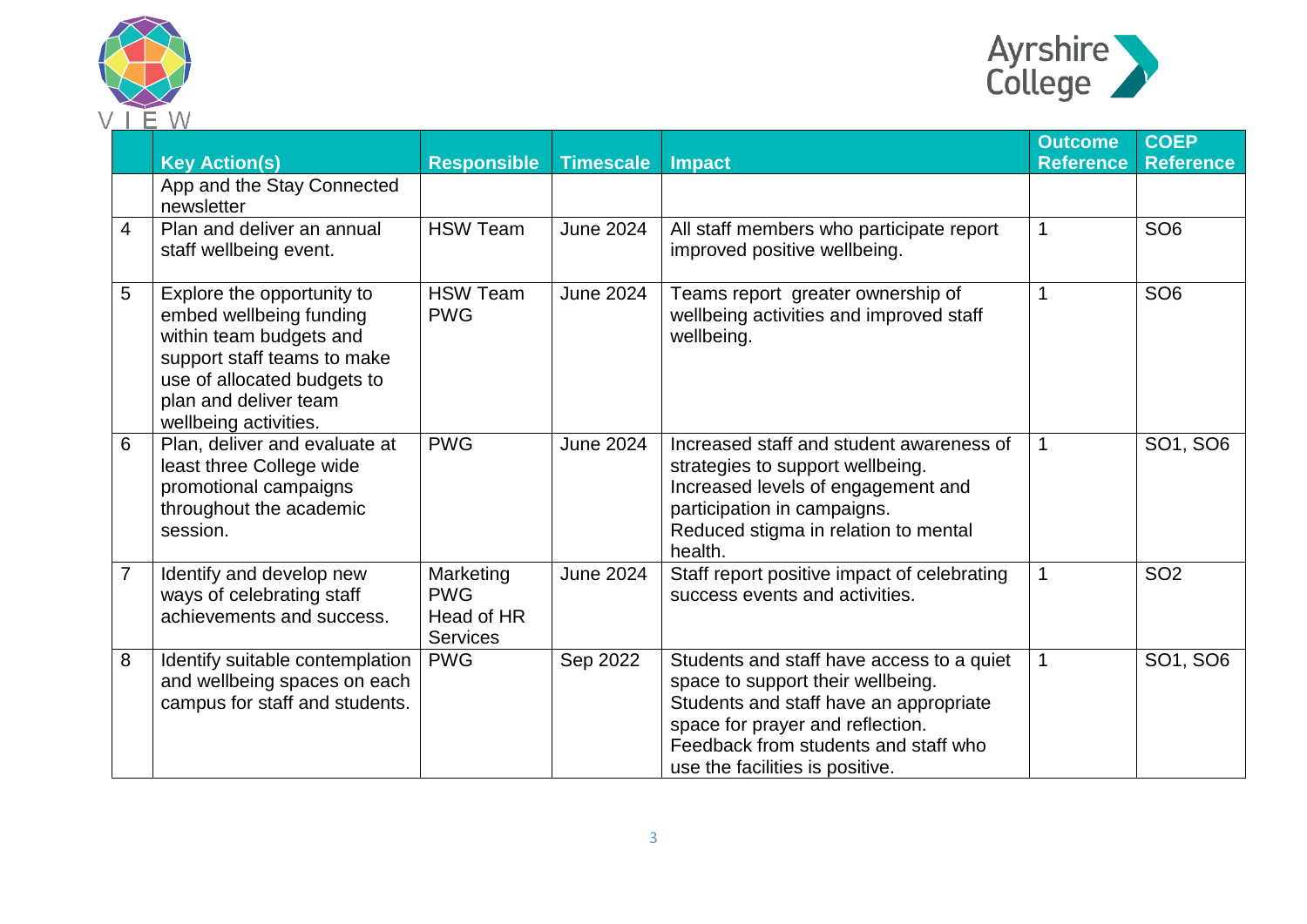



|    | <b>Key Action(s)</b>                                                                                                                                                                                            | <b>Responsible</b>                                                                    | <b>Timescale</b>               | <b>Impact</b>                                                                                                                                                                                                    | <b>Outcome</b><br><b>Reference</b> | <b>COEP</b><br><b>Reference</b> |
|----|-----------------------------------------------------------------------------------------------------------------------------------------------------------------------------------------------------------------|---------------------------------------------------------------------------------------|--------------------------------|------------------------------------------------------------------------------------------------------------------------------------------------------------------------------------------------------------------|------------------------------------|---------------------------------|
| 9  | Ensure information about<br>wellbeing support and<br>resources is included in<br>College Welcome Campaign<br>and Student and Staff<br>Inductions.                                                               | Marketing<br>Head of<br><b>Student</b><br>Experience<br>Head of HR<br><b>Services</b> | <b>June 2024</b>               | Students and staff have an understanding<br>of the support available to them at<br>College.                                                                                                                      |                                    | SO1, SO6                        |
| 10 | <b>Recruit three Mental Health</b><br>Champions to support student<br>wellbeing by working<br>collaboratively with curriculum<br>teams to embed wellbeing<br>resources and activities within<br>the curriculum. | Head of<br><b>Student</b><br>Experience<br><b>MH</b><br>Champions                     | January<br>2022                | Mental health and wellbeing is embedded<br>within course programmes.<br>Staff have a greater understanding of<br>strategies to support wellbeing and<br>increased confidence in supporting<br>student wellbeing. | $\overline{2}$                     | SO6, SO1                        |
| 11 | Develop and implement a<br><b>Student Wellbeing</b><br>Ambassador model in<br>partnership with the Student<br>Association.                                                                                      | <b>MH</b><br>Champions<br><b>Student</b><br>Association                               | Sept 2022                      | Students have access to peer support in<br>relation to wellbeing.<br>Students are involved in shaping and<br>developing services to support wellbeing                                                            | $\overline{2}$                     | SO1, SO2,<br>SO <sub>6</sub>    |
| 12 | Continue to encourage staff<br>teams to make use of<br>additional mental health<br>funding.                                                                                                                     | Head of<br>Schools,<br>Engagement<br>and Widening<br>Access                           | Ongoing to<br><b>June 2023</b> | Mental health and wellbeing activities are<br>embedded across all areas of the College.<br>All staff have an opportunity to contribute<br>to the development and delivery of a<br>sustainable wellbeing model.   | $\overline{2}$                     | SO1, SO6                        |
| 13 | Continue to identify and<br>promote key mental health<br>and wellbeing e-learning<br>resources for staff including<br>the Resilience Toolkit,                                                                   | <b>PWG</b>                                                                            | <b>June 2024</b>               | Staff have an increased understanding of<br>mental health issues.<br>Managers are able to more effectively<br>support staff members in relation to their<br>mental health and wellbeing.                         | $\overline{2}$                     | SO <sub>6</sub>                 |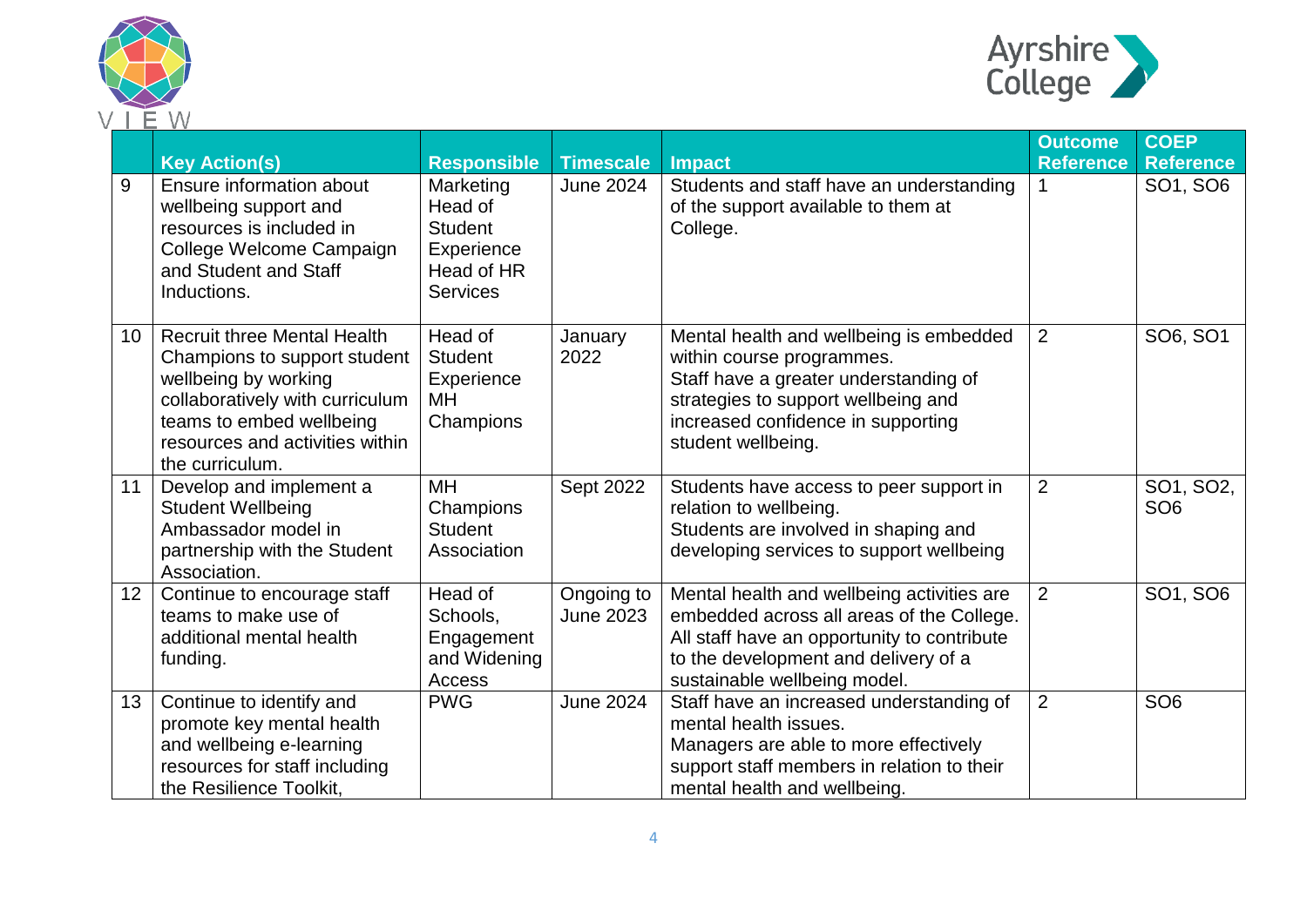



|                 | <b>Key Action(s)</b>                                                                                                                                                                                                                                                   | <b>Responsible</b>                                  | <b>Timescale</b> | <b>Impact</b>                                                                                                                                     | <b>Outcome</b><br><b>Reference</b> | <b>COEP</b><br><b>Reference</b> |
|-----------------|------------------------------------------------------------------------------------------------------------------------------------------------------------------------------------------------------------------------------------------------------------------------|-----------------------------------------------------|------------------|---------------------------------------------------------------------------------------------------------------------------------------------------|------------------------------------|---------------------------------|
|                 | <b>Understanding Mental Health</b><br>Issues in FE Students and the<br><b>NHS Mentally Healthy</b><br>Workplace course for<br>managers.                                                                                                                                |                                                     |                  |                                                                                                                                                   |                                    |                                 |
| 14              | Continue to build the capacity<br>of staff and students to<br>promote good mental health<br>and wellbeing by delivering a<br>programme of student<br>workshops and at least three<br>Mental Health Improvement:<br>A Practical Approach training<br>sessions per year. | <b>MHLO</b>                                         | <b>June 2024</b> | Staff and students are equipped with a<br>better knowledge and understanding of<br>strategies to support positive mental<br>health and wellbeing. | $\overline{2}$                     | SO1, SO6                        |
| 15 <sub>1</sub> | Develop and deliver a model<br>of Health and Wellbeing<br>Coaching for staff and a<br>wellbeing check for managers<br>to better support and<br>understand staff wellbeing<br>concerns.                                                                                 | <b>Head of HSW</b><br>Head of HR<br><b>Services</b> | Sept 2022        | Managers are equipped to more<br>effectively support staff members in<br>relation to their health and wellbeing.                                  | $\overline{2}$                     | SO2, SO6                        |
| 16              | Develop a mechanism for<br>sharing best practice with<br>regards to wellbeing                                                                                                                                                                                          | <b>PWG</b>                                          | <b>June 2024</b> | Staff are more aware of how to make the<br>most of resources.<br>Staff are inspired to develop wellbeing<br>resources.                            | $\overline{2}$                     | SO1, SO6                        |
| 17 <sup>2</sup> | Further develop and enhance<br>the College's Student<br><b>Counselling Service.</b>                                                                                                                                                                                    | Head of<br><b>Student</b><br>Experience             | <b>June 2024</b> | An increased number of students have<br>access to an effective, high quality<br><b>Counselling Service.</b>                                       | $\overline{2}$                     | SO1, SO6                        |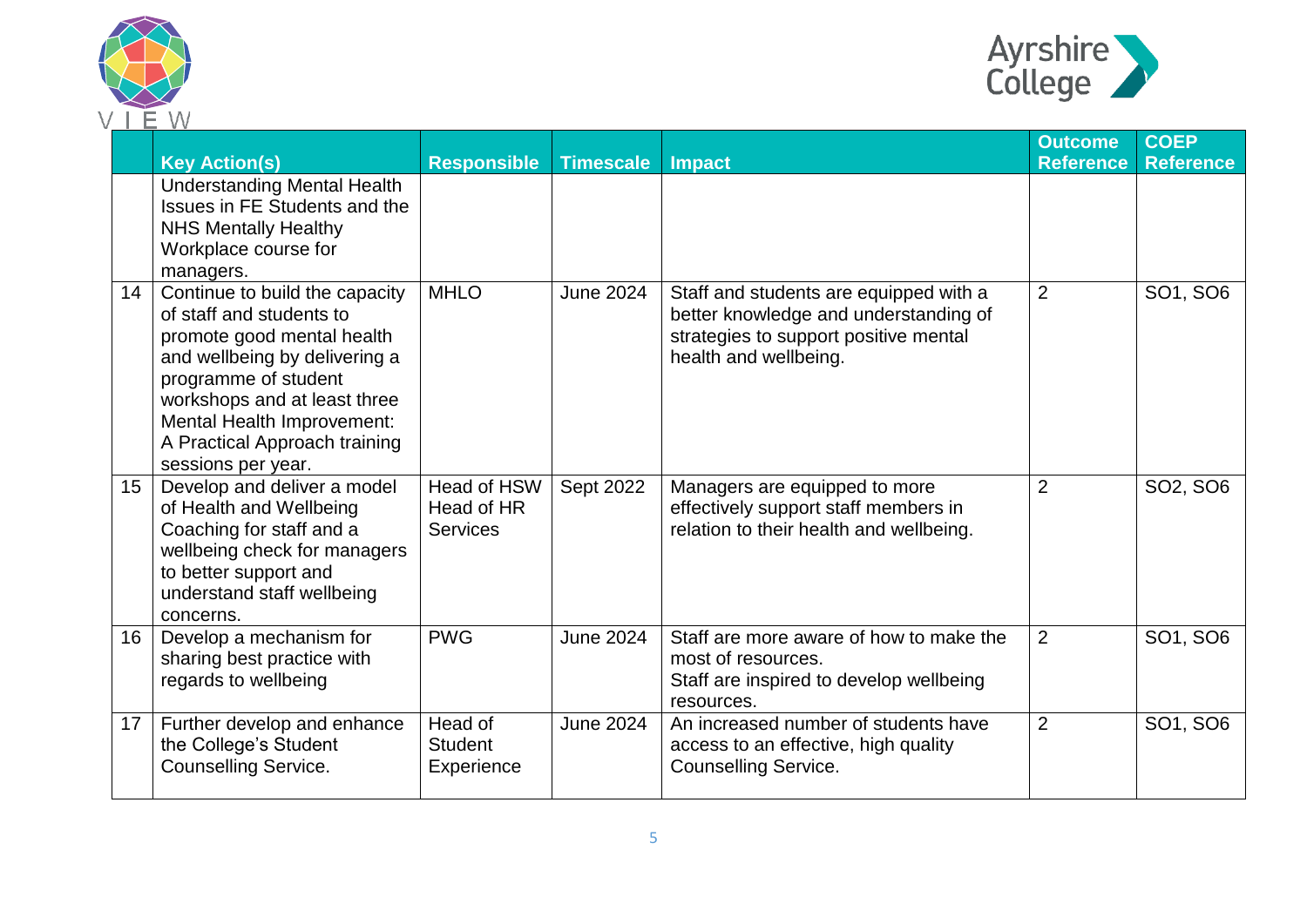



|    | v v                                                                                                                                                                                                                                                                                             |                                              |                  |                                                                                                                                                                                                                        |                                    | <b>COEP</b>      |
|----|-------------------------------------------------------------------------------------------------------------------------------------------------------------------------------------------------------------------------------------------------------------------------------------------------|----------------------------------------------|------------------|------------------------------------------------------------------------------------------------------------------------------------------------------------------------------------------------------------------------|------------------------------------|------------------|
|    | <b>Key Action(s)</b>                                                                                                                                                                                                                                                                            | <b>Responsible</b>                           | <b>Timescale</b> | <b>Impact</b>                                                                                                                                                                                                          | <b>Outcome</b><br><b>Reference</b> | <b>Reference</b> |
|    |                                                                                                                                                                                                                                                                                                 |                                              |                  | Students report that Counselling had a<br>positive impact on their student<br>experience.                                                                                                                              |                                    |                  |
| 18 | Continue to take a pro-active<br>approach in managing the<br>impact of Covid-19 on<br>students and staff.                                                                                                                                                                                       | Head of HSW<br><b>PWG</b>                    | <b>June 2024</b> | Staff and students feel safe and supported<br>at the College in relation to Covid-19.                                                                                                                                  | 3                                  | SO1, SO6         |
| 19 | Continue to develop<br>partnerships with the NHS,<br>local Public Health and Health<br>Improvement Teams, Local<br><b>Authority and Third Sector</b><br>services and other external<br>organisations to identify<br>opportunities and initiatives to<br>support student and staff<br>wellbeing. | <b>PWG</b>                                   | <b>June 2024</b> | Staff and students are aware of<br>community based services and resources<br>to support mental health and wellbeing.<br>Staff and students have access to a range<br>benefits and initiatives to support<br>wellbeing. | 3                                  | SO1, SO6         |
| 20 | Continue to develop and<br>implement the College's<br><b>Hybrid Working Framework</b><br>and flexible hybrid working<br>pilot programme to support<br>staff wellbeing and the<br>delivery of a blended learning<br>model.                                                                       | Head of HSW<br>Head of HR<br><b>Services</b> | <b>June 2023</b> | Staff have the opportunity to engage in<br>the College's hybrid working model if<br>appropriate.<br>Staff report improved wellbeing as a result<br>of the hybrid working model.                                        | 3                                  | SO <sub>6</sub>  |
| 21 | Identify opportunities to<br>engage in local community<br>volunteering and "giving back"                                                                                                                                                                                                        | Curriculum<br>Teams                          | <b>June 2024</b> | Students and staff have the opportunity to<br>acquire additional skills and experiences.                                                                                                                               | 3                                  | SO1, SO6         |